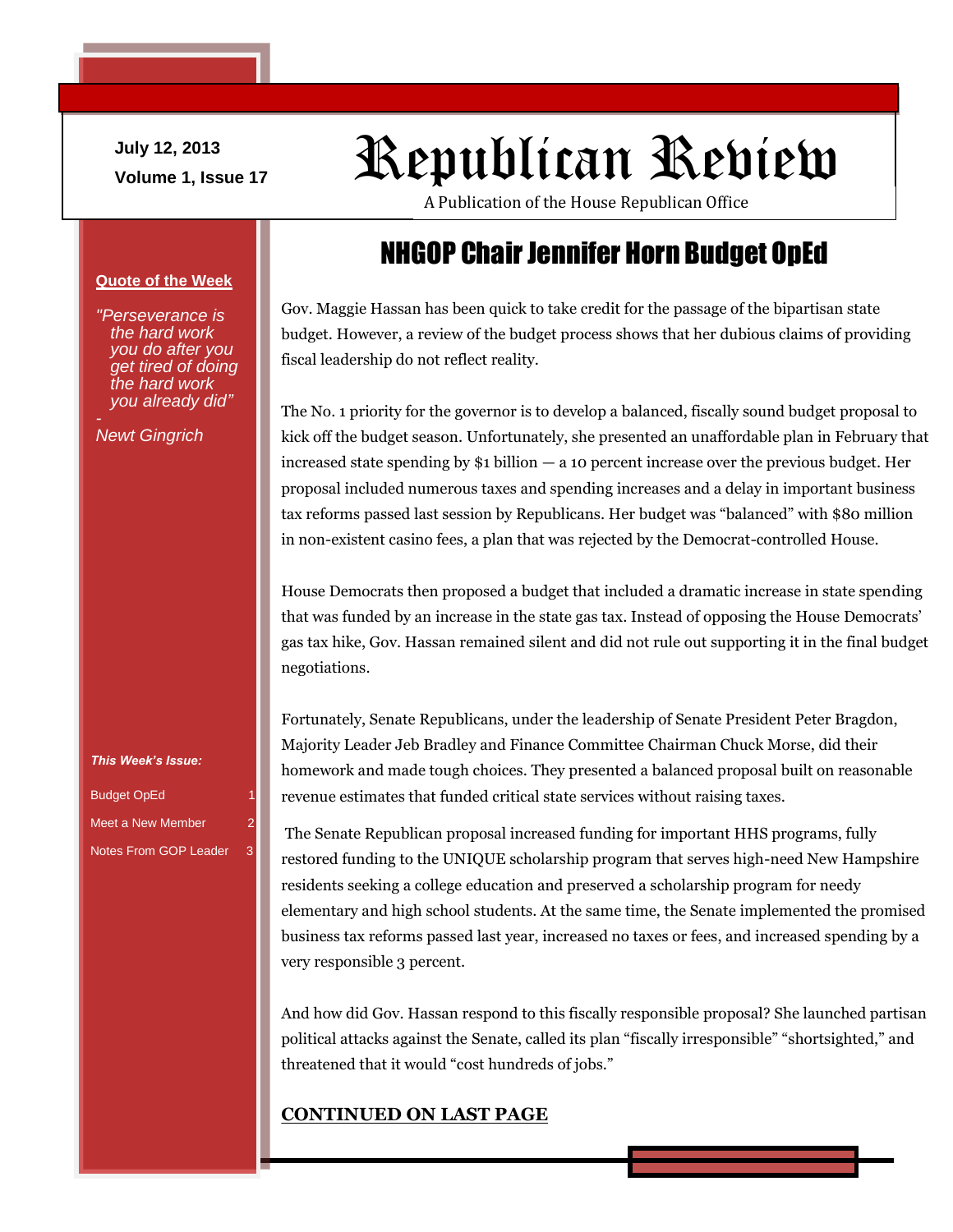#### Rep. Curtis Grace

## Meet a New Member

Curtis has his hands full with 2 boys aged 8 and 9, while running his own Executive Search firm. For this reason, he is happy to serve on the Legislative Administration committee, which has lighter time demands. He feels strongly about doing his best to uphold the commitment he made to serve.

Curtis decided to run after being very involved in Romney's campaign. He is a graduate of Southern NH University, and has worked over 10 years in the recruitment and human resources field for high tech companies. He also founded a leading brand of artisan Italian gelato and sorbretto in Massachusetts.

Curtis has found this year simultaneously challenging and rewarding, and thanks his wife for her much appreciated support.

Jane loves music and has built a career around it. She currently works at Green Valley School in Pembroke teaching classes in music and theater, and also leads a non-profit called "Just Love to Sing." Hopefully, you have had the opportunity to hear Jane lead us in the National Anthem; her operatic training and background really shines through!

Jane lives in Alton and serves that town as well as Barnstead and Gilmanton. She has two children, 21 and 12 years old.

When she's not working, Jane spends her time writing for the Weirs Times, taking walks, cooking and reading. Jane serves on the Resources committee and is particularly concerned about the efforts of regional planning commissions.

# Rep. Jane Cormier



#### Medicaid Expansion Commission Update

On Monday, the Commission to Study Medicaid Expansion, which was created in the State Budget , had their first meeting. During this meeting the commission voted to make Jim Varnum, the former president of Mary Hitchcock Memorial Hospital the chairman of the commission.

Jim Varnum was one of Gov. Hassan's appointees and was also founded and served as president of the Dartmouth-Hitchcock Alliance from 1983 to 2006.

The commission is set to meet again this coming Tuesday afternoon and will meet through the following months until their final report is due on Oct.  $15^{\text{th}}$ .